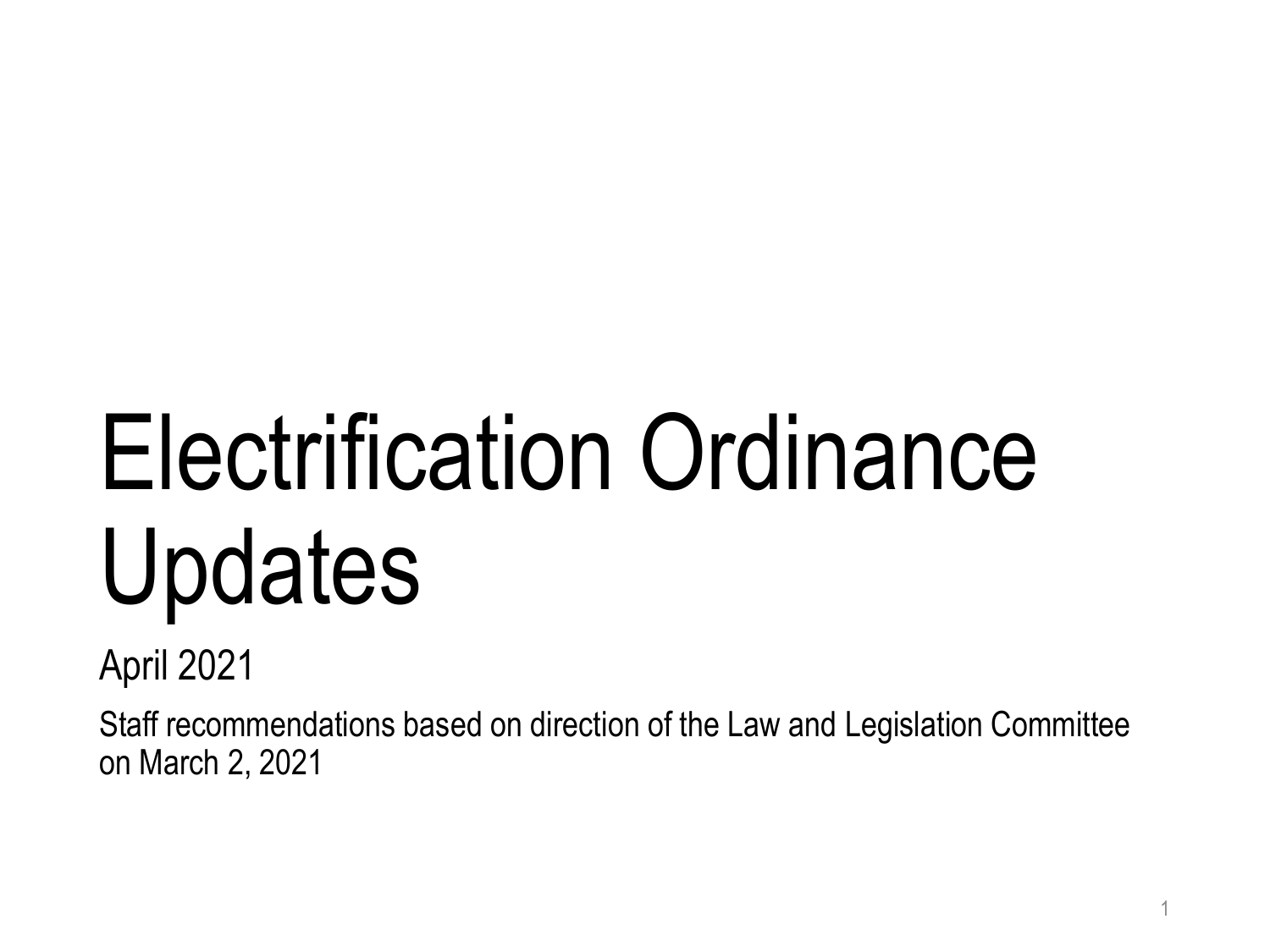# Electrification Ordinance

3/2/2021 Law & Legislation Committee direction

- Law and Legislation Motion:
	- 1. Exemption for restaurants
	- 2. Exemption for manufacturing process loads
	- 3. Revise infeasibility waiver process, explore expert panel
	- 4. Ongoing evaluation (at least once per year)
	- 5. Begin engagement on retrofits
	- 6. Return to L&L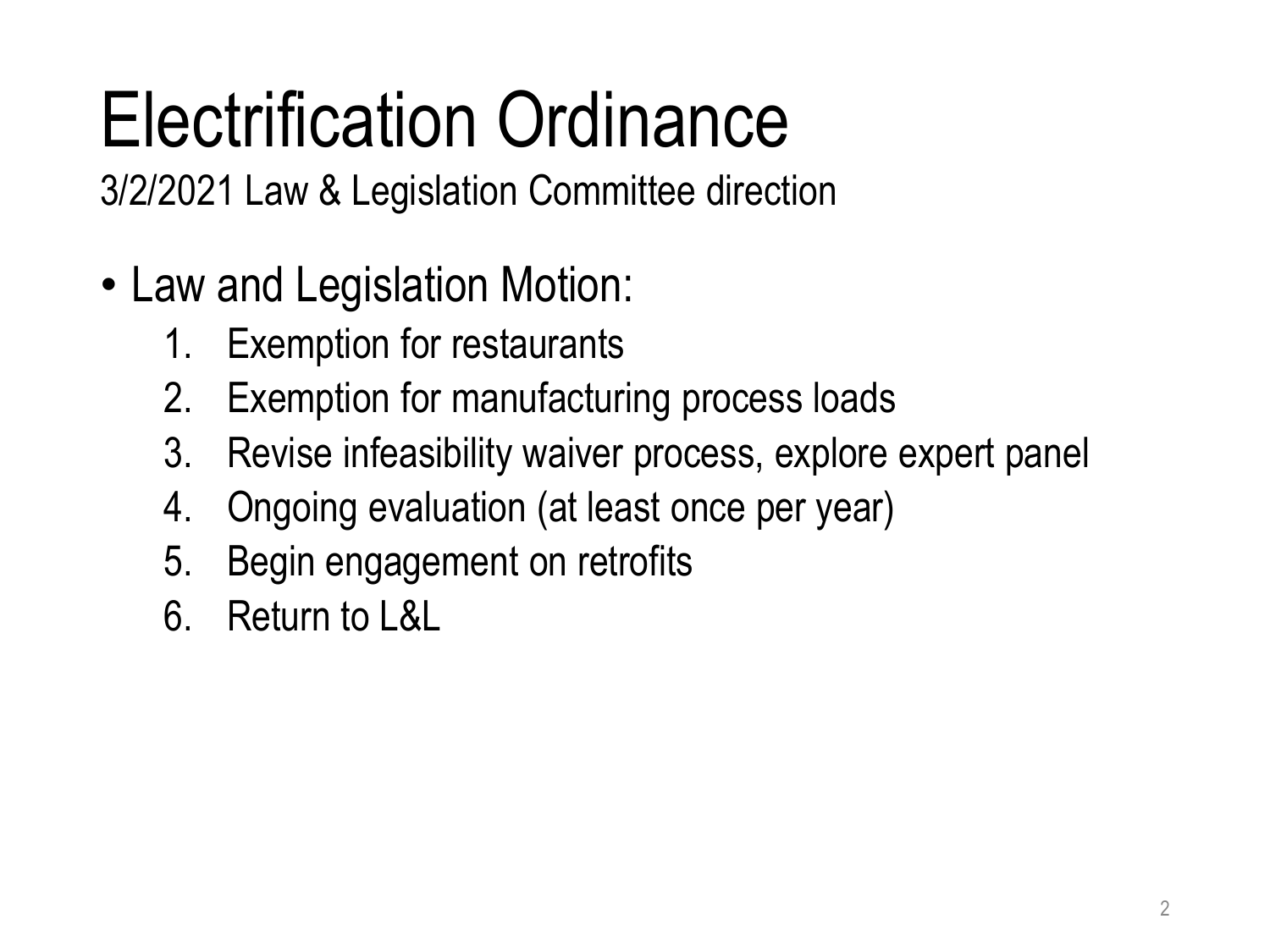#### **Exemptions**

- Limited exemptions will be included in the draft ordinance:
	- Exemption for restaurants cooking equipment only
	- Exemption for manufacturing process loads only
	- Exemption for regulated affordable housing, where virtual net energy metering is unavailable, provided the building is electric-ready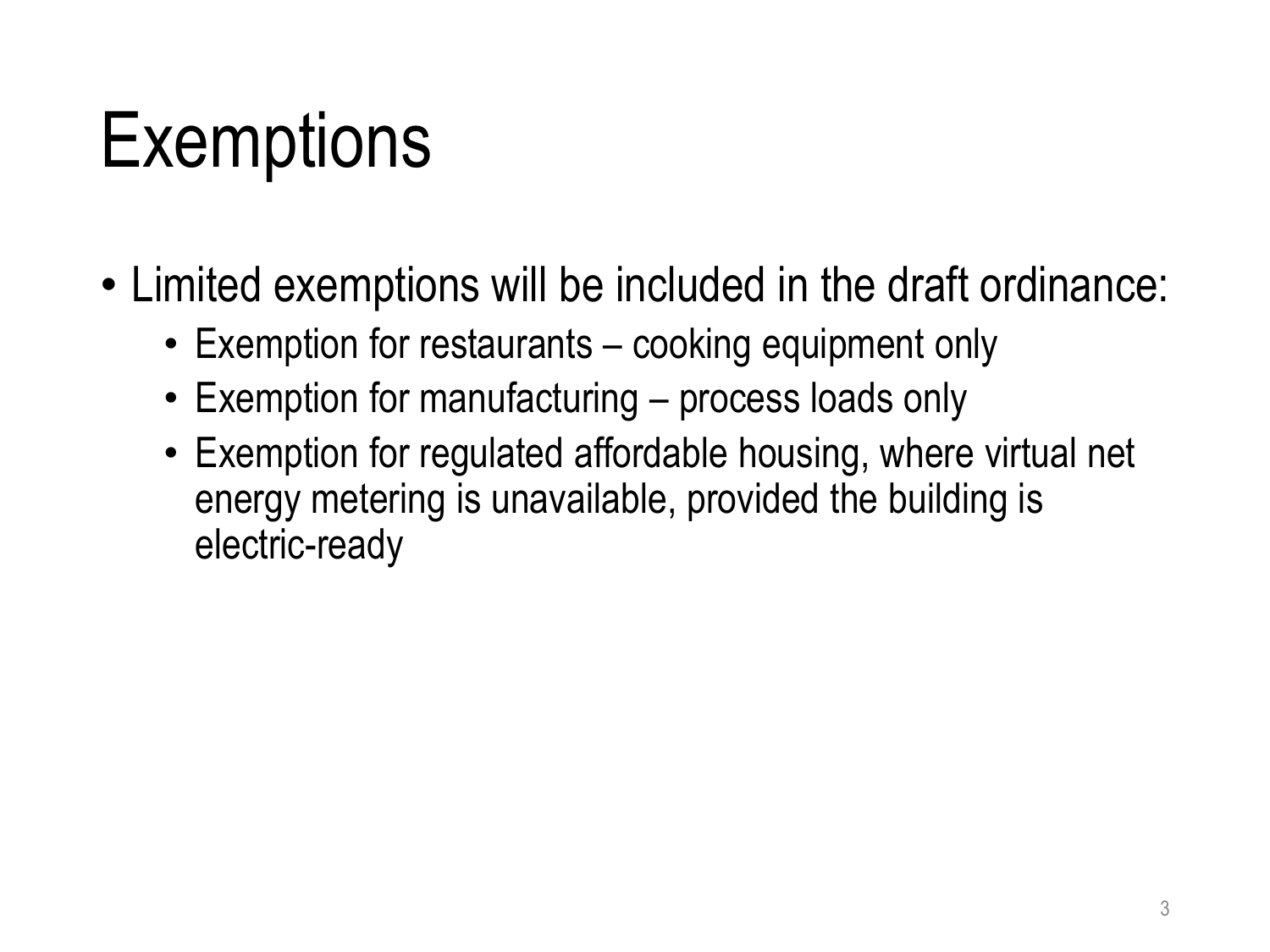#### **Exemptions**

- Staff recommendation for exemption sunset:
	- Available only for permits filed on or before 12/31/25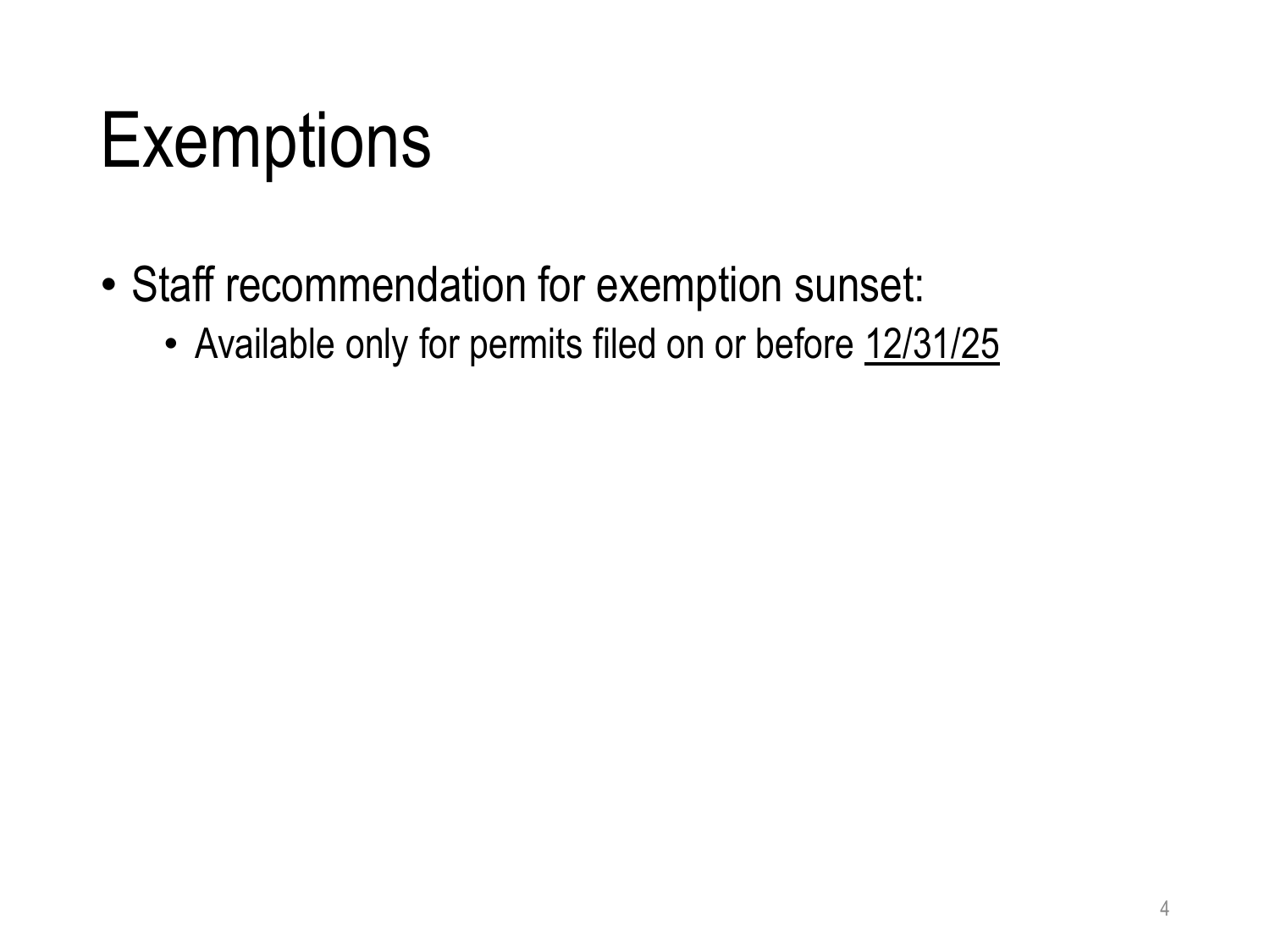#### Mixed-fuel conversions

• Staff recommendation to include a prohibition on converting all-electric buildings to mixed-fuel buildings, where the initial application was submitted after January 1, 2023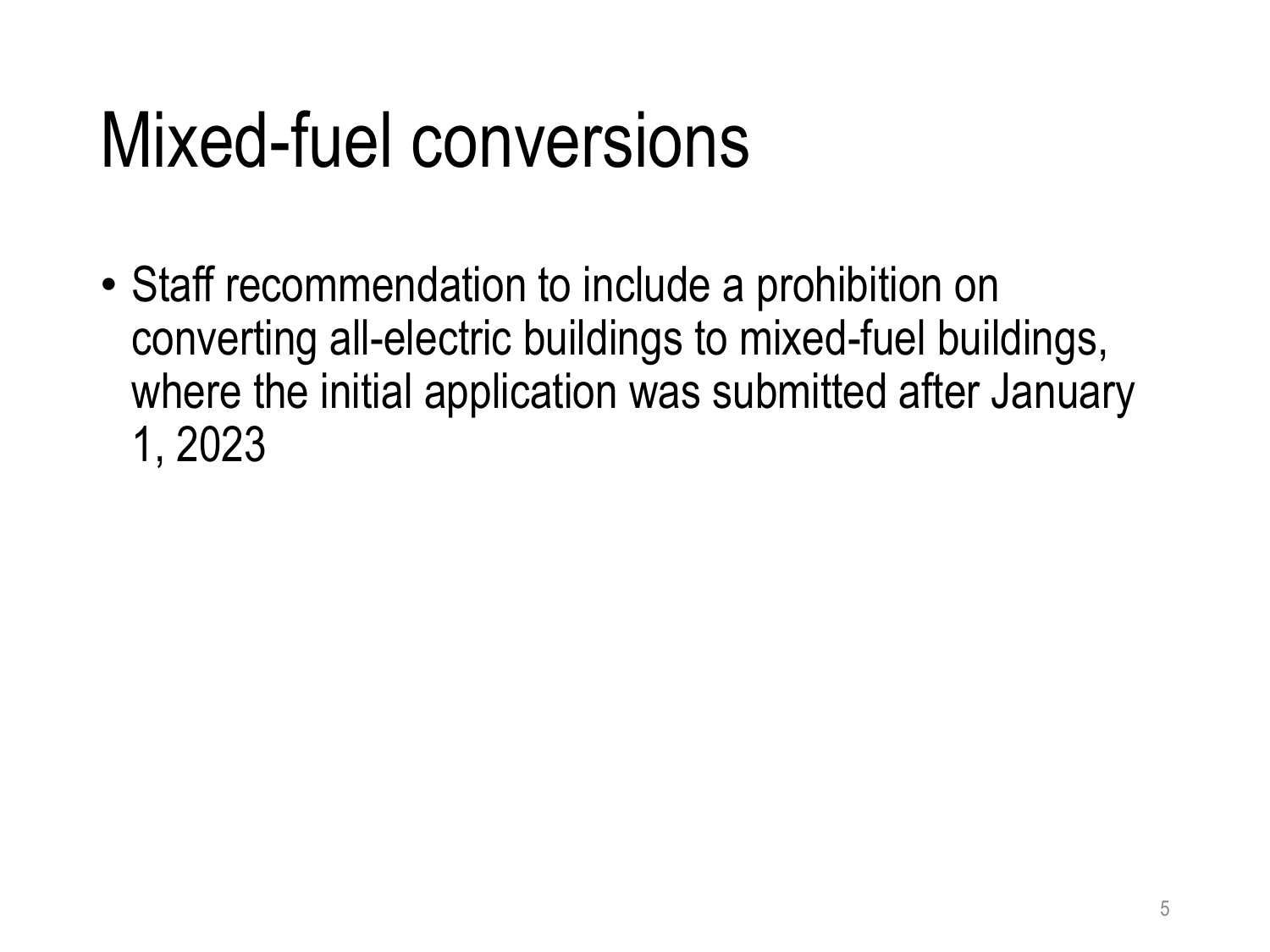### Infeasibility waiver

- Clarifications regarding infeasibility process in revised ordinance:
	- For project-by-project considerations, such as physical or site conditions, necessary operational requirements, etc.
	- Staff recommendation: Building Official decision, consistent with state building code process.
	- New section on infeasibility process, including establishment of a written process to be adopted by resolution, pre-app meeting, and consultation with SMUD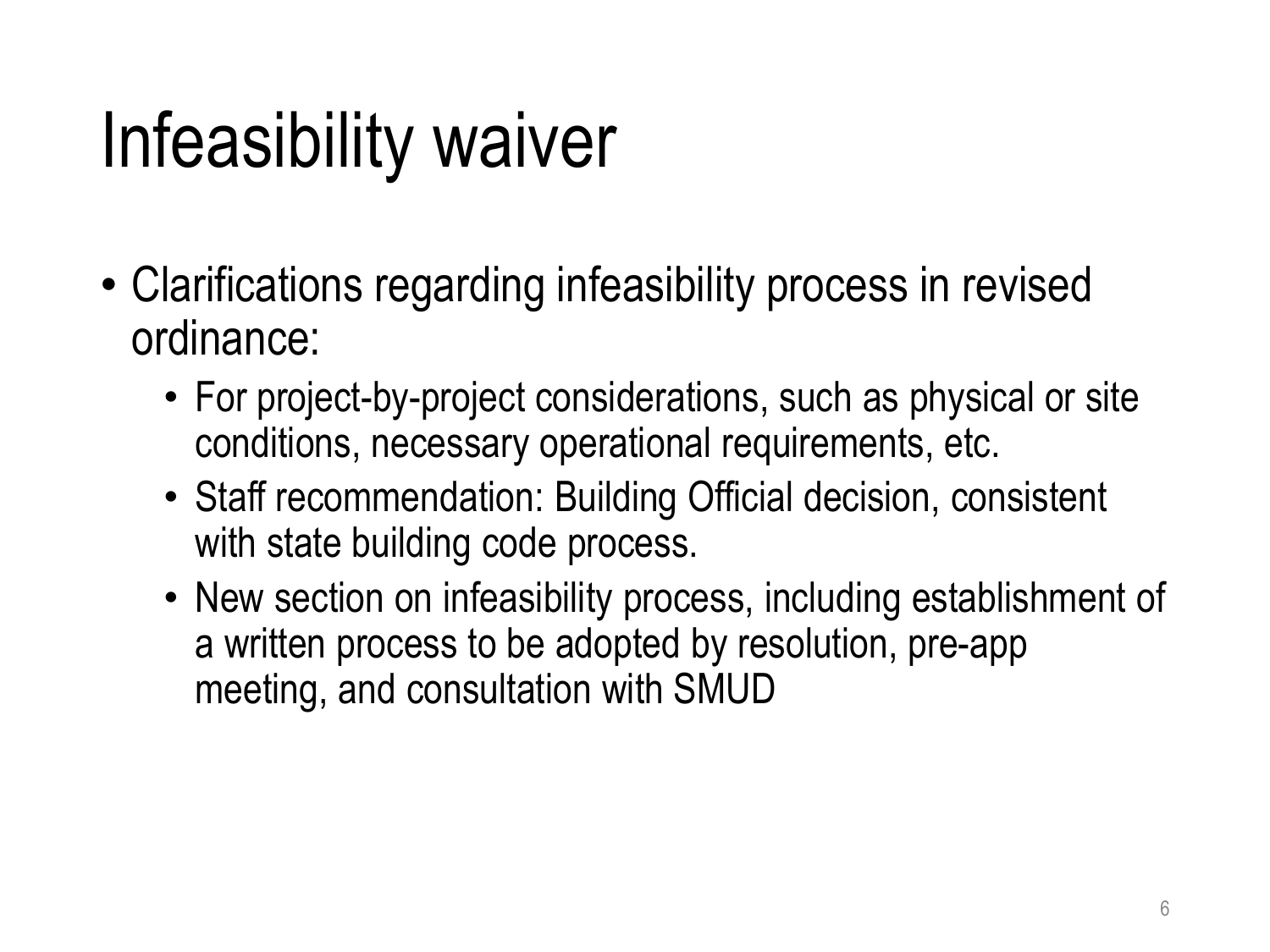# Ongoing implementation

- Technical Panel
	- Staff recommendation for an informal body
	- Comprised of representatives with technical electrical and engineering expertise, including SMUD, PG&E, a building code expert, and an industry representative
	- Tasked with input on guidance document, and vetting technologies with barriers or not yet market-ready for electrification
	- Guidance document adopted by City Council resolution, to guide both applicants and the Building Official
- On an annual basis
	- Staff to provide a report on implementation with metrics for key buildings types, issuance of exemptions and infeasibility waivers, and measure greenhouse gas reductions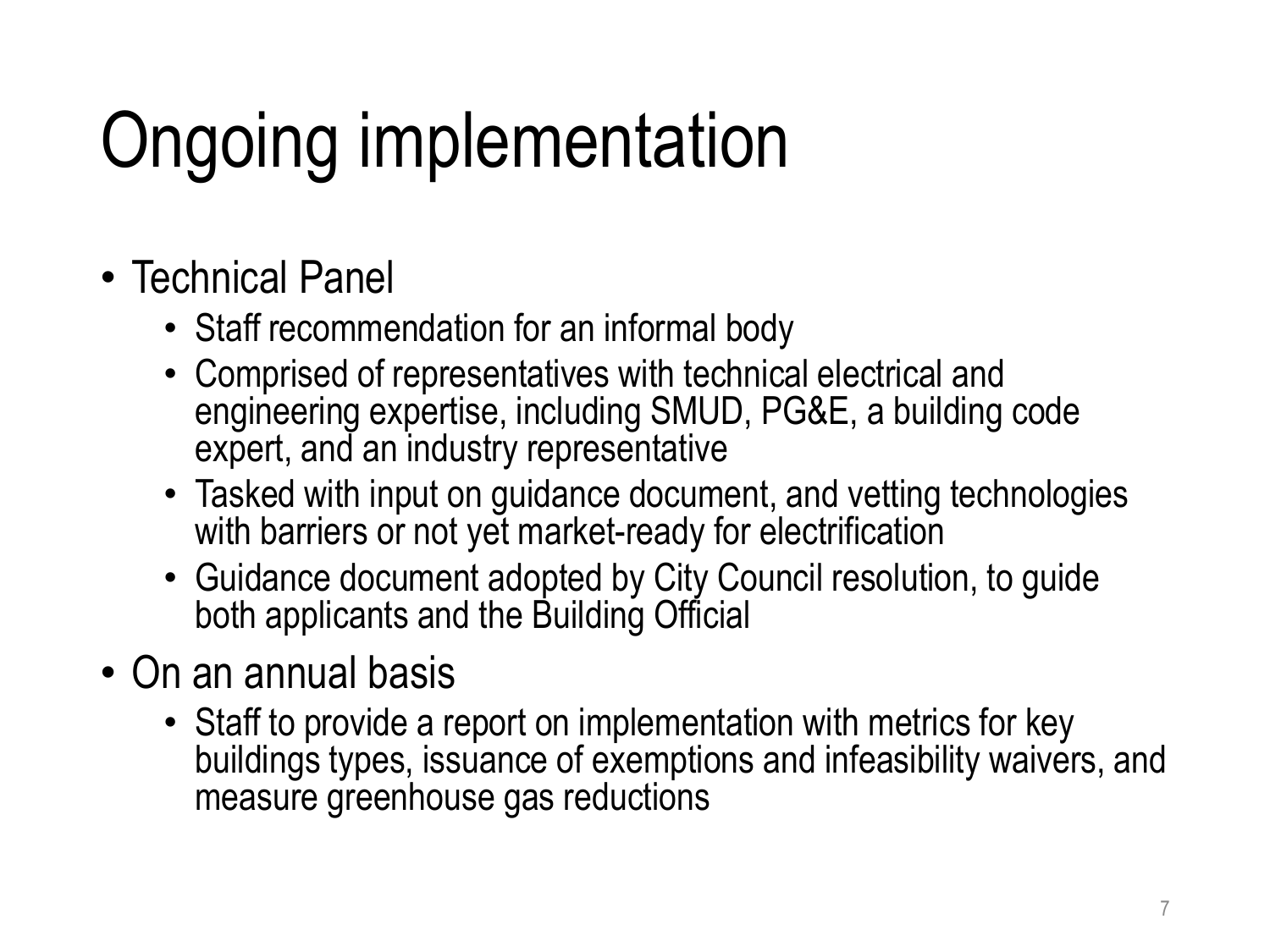#### Infeasibility coordination & process

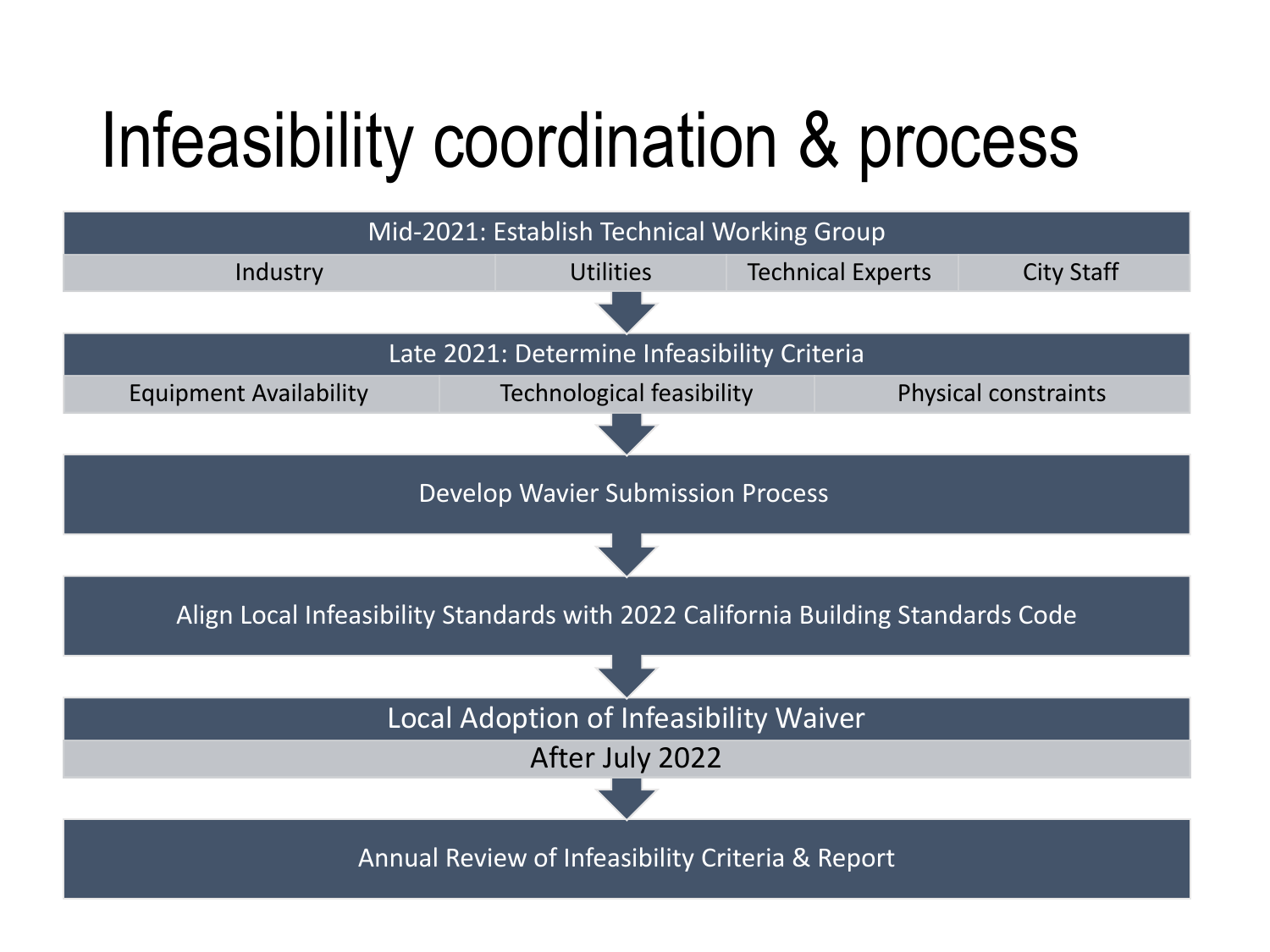## Existing buildings

- Staff to bring high-level framework and 18-month schedule for pathway development to City Council
- Approach:
	- RFP to be released in Spring/Summer 2021
	- Council workshop Summer 2021
	- Collaboration for potential 2021 pilot
	- Fall/Winter 2022: City Council adoption of Electrification **Pathway**